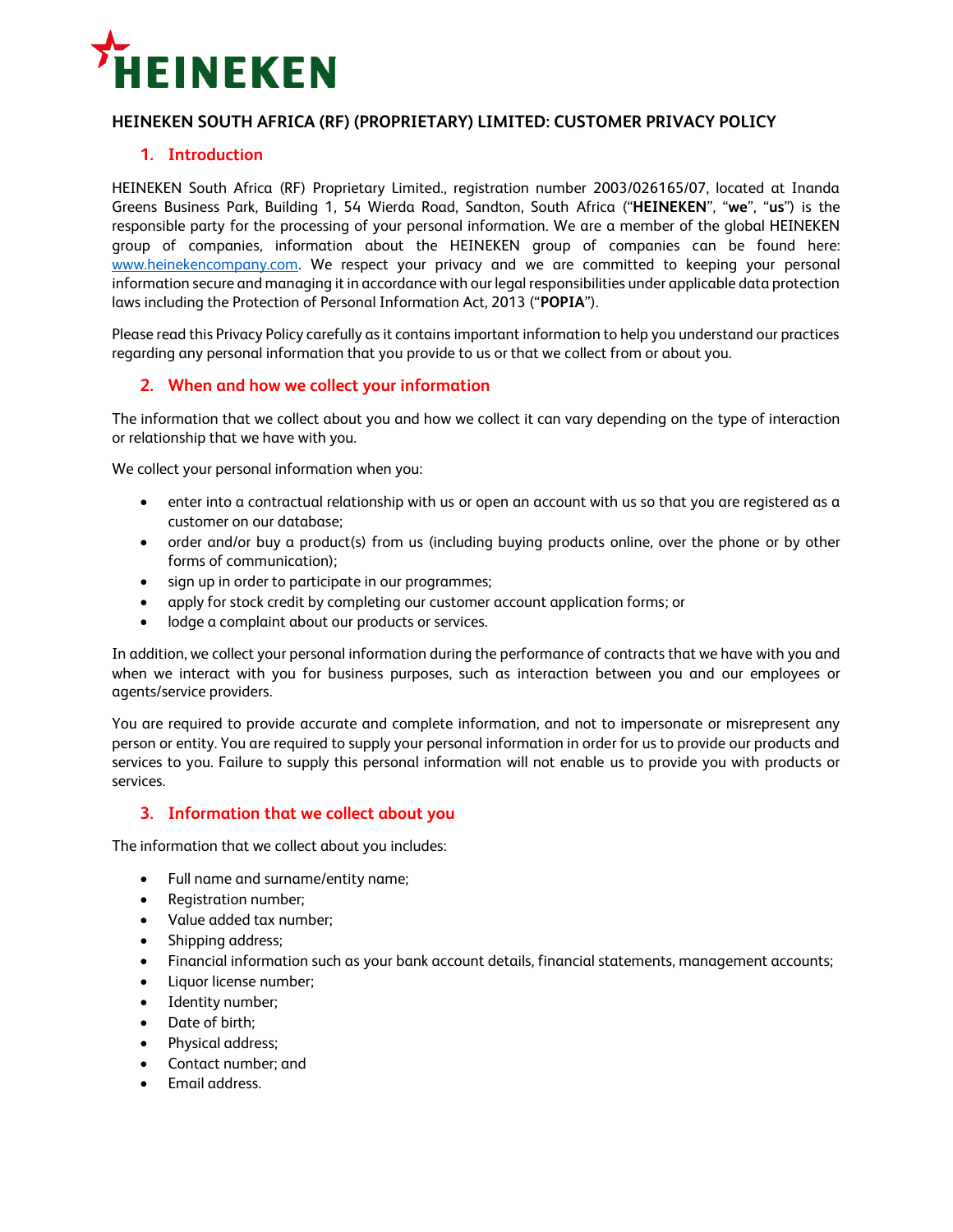

# **4. Purposes for processing your personal information**

We process your personal information for the following purposes:

- **Contractual obligation**
	- $\circ$  To establish a contractual relationship with you by carrying out actions that are necessary for the establishment of that relationship such an creating and opening accounts to enable you to order stock from us.
	- $\circ$  To allow for the performance of a contractual relationship including delivery of stock to you and to engage with our employees such as the sales team for the purposes of stock requirements and handling of any queries or complaints about our products or services.
	- $\circ$  To maintain any account that you have with us and manage transactions such as for any products that you order from us.
	- o To process orders that we receive from you via email or other methods of communications.
	- $\circ$  To open customer credit accounts which will enable you to order stock on credit.
	- $\circ$  To carry out actions that are necessary for the conclusion or performance of a contract with you when you sign up for our programmes.
- **Legal obligation**
	- $\circ$  To comply with legal and regulatory requirements or industry codes to which we subscribe or which apply to us, or when law otherwise allows it.
- **Legitimate interests**
	- *Audit and record keeping purposes*
		- o We create an internal customer database based on the personal information that you provide to us or that we collect about you.
		- o This database enables us to keep track of all our active customers.
	- *Market research purposes*
		- $\circ$  We may from time to time, request you to participate in research activities such as surveys, which will enable us to assess the effectiveness of our products and services.
	- *Monitoring and auditing site usage*
		- $\circ$  Where you are required to visit a website to provide your personal information, we will collect certain information when you visit such website (s), such as your IP address, which web pages you visit, device category, browser, and type of internet browser, clicks and views. We use this personal information as it is necessary in our legitimate interests to do so to be able to improve your experience on such website (s) including to track traffic flows and to make our website (s) easier for you to use and to better understand how our websites are used, for maintenance and analysis of our website (s) to solve performance issues and to improve the availability and user experience. In the event that the website (s) are third party websites, such third party would be in control of the monitoring and auditing of your site usage. We urge you to review any privacy policy on any such third party site before using the site or providing any personal information about yourself and others.
	- *Send you marketing messages*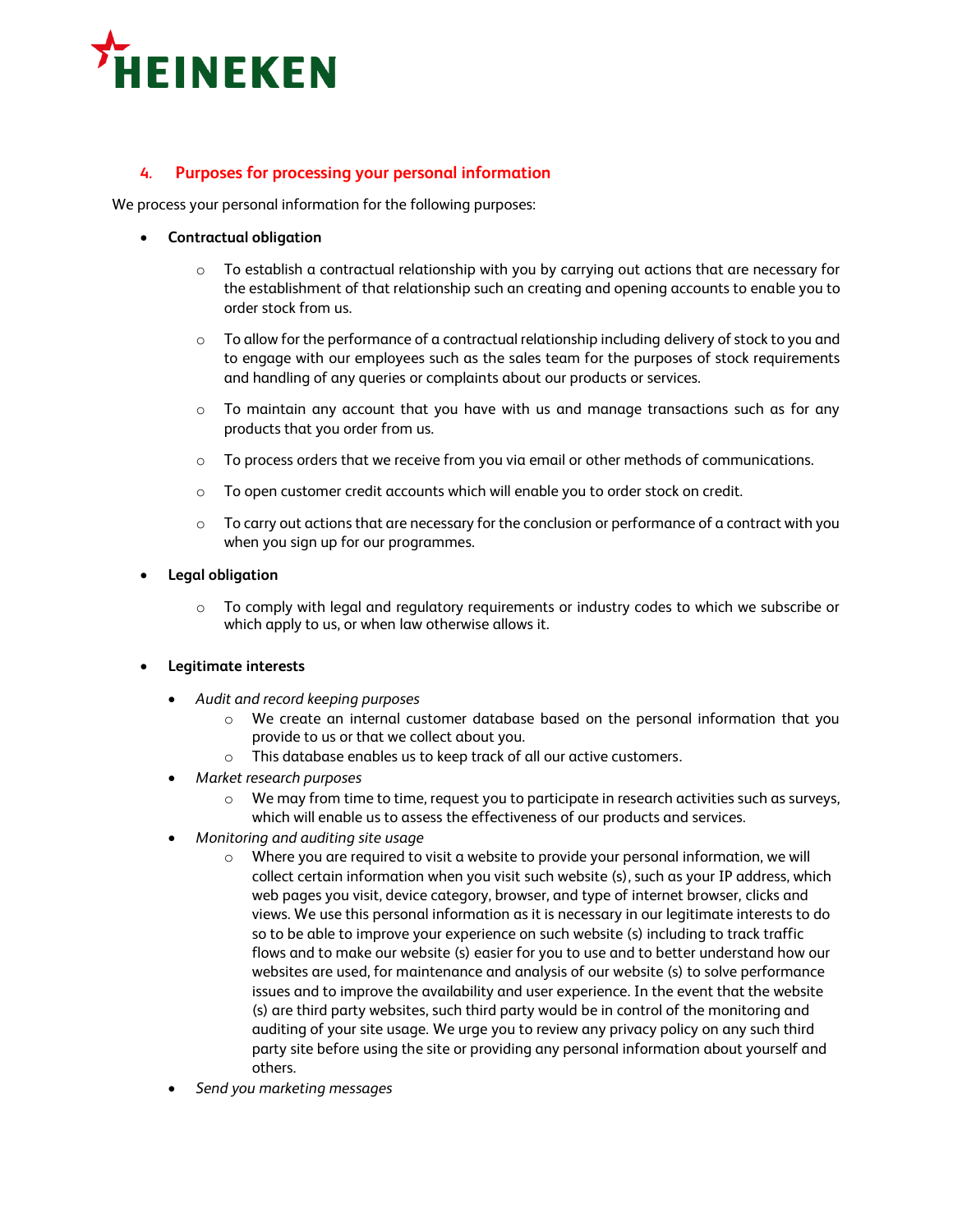

- o We can send you messages (including electronic communications) offering you the opportunity to take part in our competitions or promotions or campaigns or events or surveys. This can also include suggesting products or services, which we think, may be of interest to you.
- *Support services* 
	- $\circ$  To process and respond to any questions, complaints or comments that you have that you address to us.
	- o To notify you about changes to our activities or services.

# 5. **Direct Marketing**

Direct Marketing means *to approach a data subject (such as yourself) either in person or by mail or electronic*  communication for the direct or indirect purpose of promoting or offering to supply, in the ordinary course of *business, any goods or services to the data subject; or requesting the data subject to make a donation of any kind for any reason*.

We may, from time to time, and subject to POPIA, other applicable laws and this Privacy Policy, send you Direct Marketing communications.

Under POPIA, we are allowed to send you Direct Marketing by means of electronic communication if:

- a. you have given prior consent to such Direct Marketing; or
- b. if you are a customer of HEINEKEN and:
	- i. HEINEKEN has obtained your contact details in the context of a sale of its product or service;
	- ii. for the purpose of Direct Marketing of HEINEKEN's own similar products or services; and
	- iii. if you have been given reasonable opportunity to object, free of charge and in a manner free of unnecessary formality, to such use of your contact details at the time that your details were collected and on the occasion of each communication with you for the purpose of marketing if you have not initially refused such use.

You can opt out of receiving Direct Marketing communications from us at any time. Any Direct Marketing communications that we send to you will provide you with the information on how to opt out from receiving Direct Marketing communications from us. Any opt out requests (or withdrawal of consent from receiving direct marketing messages) must be done using the opt out details provided on the direct marketing communications.

### **6. Use of Cookies**

We use "cookies" on our websites. They enable us to improve your future visits to our site as well as provide you with a more user-friendly experience. You can read more about this on our "Cookie Policy" that can be found on the [www.heinekensouthafrica.co.za](http://www.heinekensouthafrica.co.za/) website.

#### **7. Disclosure of Personal Information**

We share your personal information with the following:

- As we are a member of the global HEINEKEN group of companies, we may share your information within the HEINEKEN group (i.e. our affiliates) if we require support services from the group such as information technology support/maintenance, legal support and to perform certain functions which we are not able to perform, without their support;
- our agents, advisers, affiliates, business partners and service providers (our creative, brand, digital, marketing and media agencies) in order to provide analytics and insights information and in order to run our marketing activities;
- insurance companies who provide financial cover including trade credit cover for credit accounts;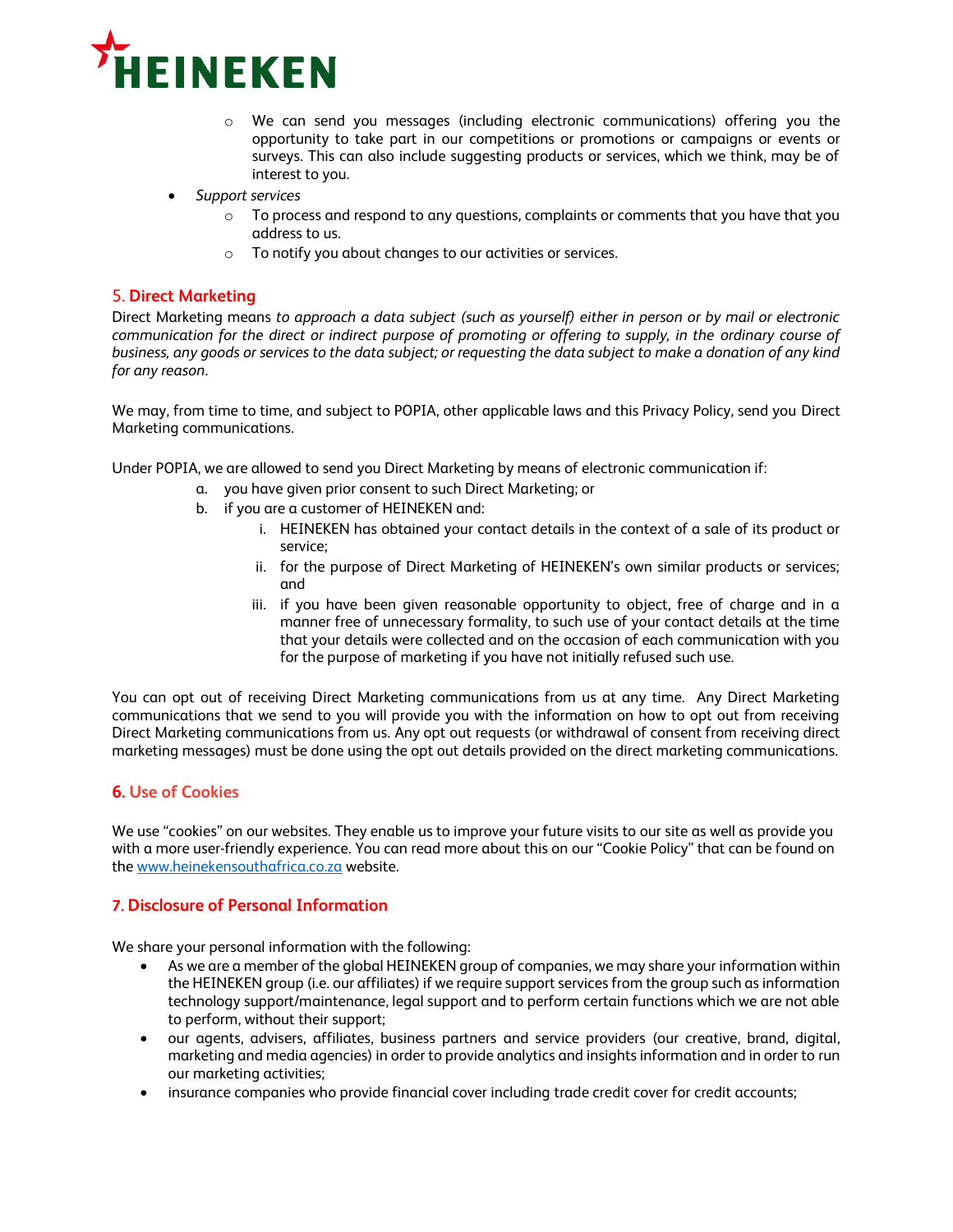

- our legal advisors who advice on applicable laws and legal requirements;
- a third party who would require information about our relationship with you, in the event of a transfer or a sale to such third party or establishment of a relationship with a third party, such as a merger, consolidation, change in control, sale of shares, sale of assets, sale of business;
- our employees who require your personal information to do their jobs such as the sales team which needs your information in order to engage with you about our products and services. Our employees are contractually bound to keep all confidential information confidential and to protect personal information; and
- government and law enforcement agencies, where the law requires that we disclose your personal information to such government and law enforcement agencies.

### **8. Security of your Personal Information**

We take all reasonable and appropriate technical and organisational measures to protect your personal information. This includes installation of firewall and security monitoring. We back-up all your personal information on a regular basis. Where we share your personal information with third parties (as listed in paragraph 7 above), we enter into agreements with such parties whereby we require such third parties to use reasonable and appropriate measures to protect the confidentiality and security of your personal information.

#### **9. Transfer of your personal information to other countries**

Your personal information may be transferred to another country. For example, we may host (or store) your personal information in a data centre outside South Africa, if we are able to remotely access your personal information from abroad or when we share with our related entities as part of our reporting procedures or one of our IT suppliers provides off-premise maintenance and support services from outside South Africa. Countries to which we transfer personal information may have different privacy standards than the ones in South Africa. We will always comply with the requirements under the applicable data protection laws in South Africa such as the POPIA for the international transfer of personal information. If we transfer your personal information to a country that does not offer an adequate level of protection we will ensure that we have put in place adequate safeguards to protect your personal information or otherwise ensure that we can transfer your information in a way that complies with data protection law.

### **10**. **Retention of your personal information**

- We will keep your personal information for as long as is necessary to fulfil the purposes that is described in this policy, and provided such retention is authorised by law.
- Where you have made a purchase of our products, we will keep records of your purchases necessary for tax purposes, invoices and other legal obligations.
- For direct marketing purposes, we will delete or de-identify your personal information when you opt out of receiving any direct marketing messages.

# **11. Your Rights**

You have a number of rights in relation to your personal information and these are:

- the right to access your personal information (i.e. obtain an overview of your personal information that we process). Further details on how you can request access to your personal information are found on our PAIA Manual that is found on the heinekensouthafrica.co.za website;
- the right to have your personal information corrected, updated rectified or erased or to restrict the processing of your personal information;
- where we rely on your consent for the processing of your personal information, you may withdraw your consent at any time and you can object to some of the ways we use your personal information. You can request us using the details under "**Contact**" below at any time;